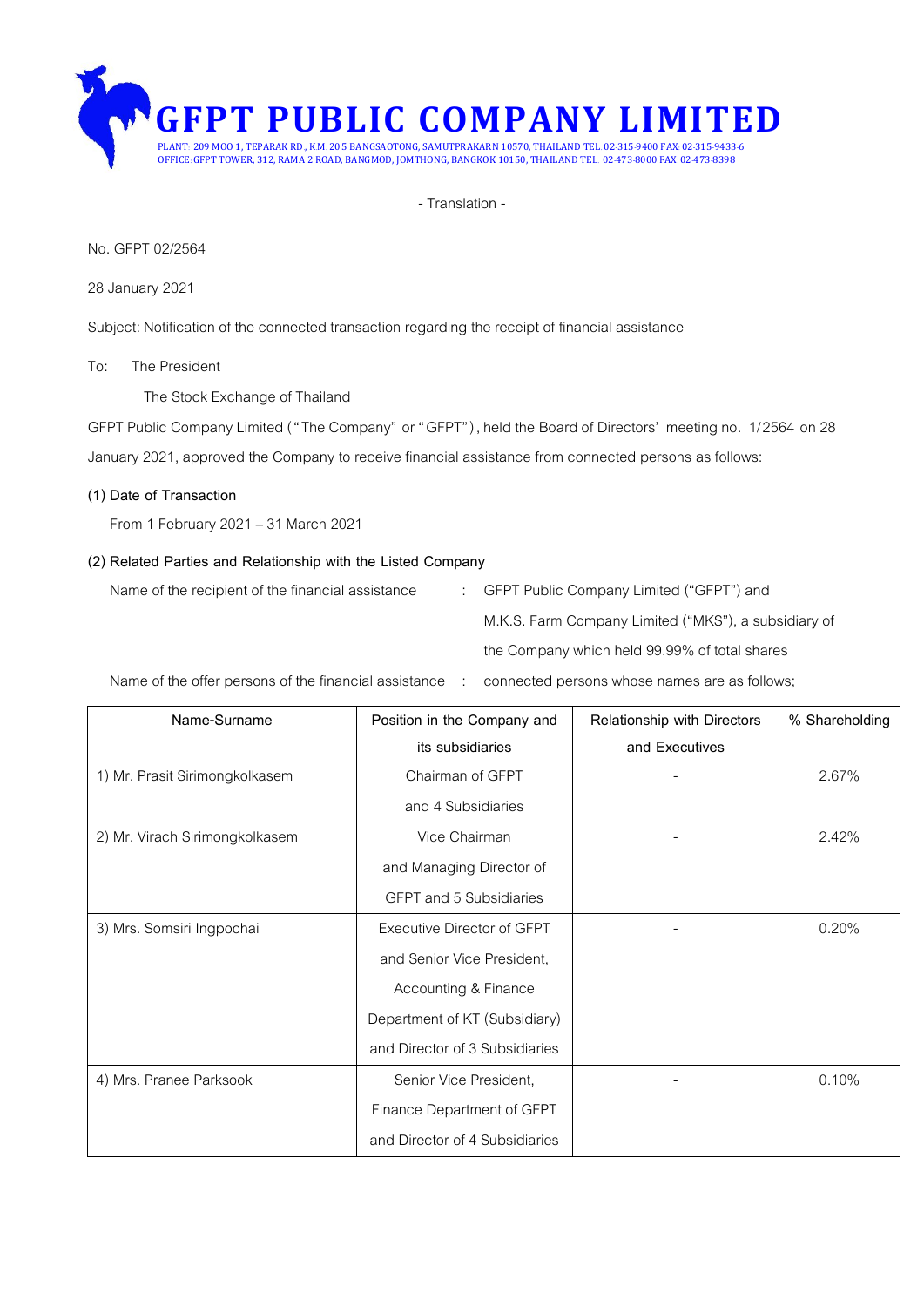## **CFPT PUBLIC COMPANY LIMITED**<br>PLANT: 209 MOO 1, TEPARAK RD., K.M. 20.5 BANGSAOTONG, SAMUTPRAKARN 10570, THAILAND TEL. 02-315-9400 FAX: 02-315-9433-6

OFFICE: GFPT TOWER, 312, RAMA 2 ROAD, BANGMOD, JOMTHONG, BANGKOK 10150, THAILAND TEL. 02-473-8000 FAX: 02-473-8398

| Name-Surname                       | Position in the Company and    | Relationship with Directors  | % Shareholding |
|------------------------------------|--------------------------------|------------------------------|----------------|
|                                    | its subsidiaries               | and Executives               |                |
| 5) Ms. Wannee Sirimongkolkasem     | Director of GFPT and           |                              | 0.81%          |
|                                    | Senior Vice President, Import  |                              |                |
|                                    | and Chemicals Purchasing       |                              |                |
|                                    | Department of KT (Subsidiary)  |                              |                |
| 6) Mr. Sujin Sirimongkolkasem      | Director and Vice President,   |                              | 4.77%          |
|                                    | Live-Chicken Purchasing        |                              |                |
|                                    | Department of GFPT and         |                              |                |
|                                    | Vice President, Marketing      |                              |                |
|                                    | Department of KT (Subsidiary)  |                              |                |
|                                    | and Director of 5 Subsidiaries |                              |                |
| 7) Mrs. Wanlee Sirimongkolkasem    |                                | Mother of Mr. Sujin          |                |
|                                    |                                | Sirimongkolkasem             |                |
| 8) Ms. Kanittha Sirimongkolkasem   |                                | Grand Daughter of Mr. Prasit | 0.07%          |
|                                    |                                | Sirimongkolkasem             |                |
| 9) Mr. Preecha Sirimongkolkasem    |                                | Brother of Mr. Prasit        |                |
|                                    |                                | Sirimongkolkasem             |                |
| 10) Mrs. Suwanna Sirimongkolkasem  |                                | Wife of Mr. Prasit           |                |
|                                    |                                | Sirimongkolkasem             |                |
| 11) Ms. Nisa Sirimongkolkasem      |                                | Daughter of Mr. Prasit       | 3.09%          |
|                                    |                                | Sirimongkolkasem             |                |
| 12) Mr. Kajorn Sirimongkolkasem    | Vice President of GFF          | Son of Mr. Prasit            | 2.98%          |
|                                    | (Subsidiary)                   | Sirimongkolkasem             |                |
| 13) Ms. Vipavadee Sirimongkolkasem | Vice President, Business       | Daughter of Mr. Prasit       | 2.98%          |
|                                    | Development Department of      | Sirimongkolkasem             |                |
|                                    | <b>GFPT</b>                    |                              |                |
| 14) Mr. Jedsada Sirimongkolkasem   | Director of 5 Subsidiaries     | Son of Mr. Prasit            | 2.98%          |
|                                    |                                | Sirimongkolkasem             |                |
| 15) Mr. Kittichai Sirimongkolkasem | Vice President, Production and | Son of Mr. Prasit            | 2.98%          |
|                                    | Marketing Department of GFPT   | Sirimongkolkasem             |                |
| 16) Mrs. Nattaya Sirimongkolkasem  |                                | Wife of Mr. Virach           |                |
|                                    |                                | Sirimongkolkasem             |                |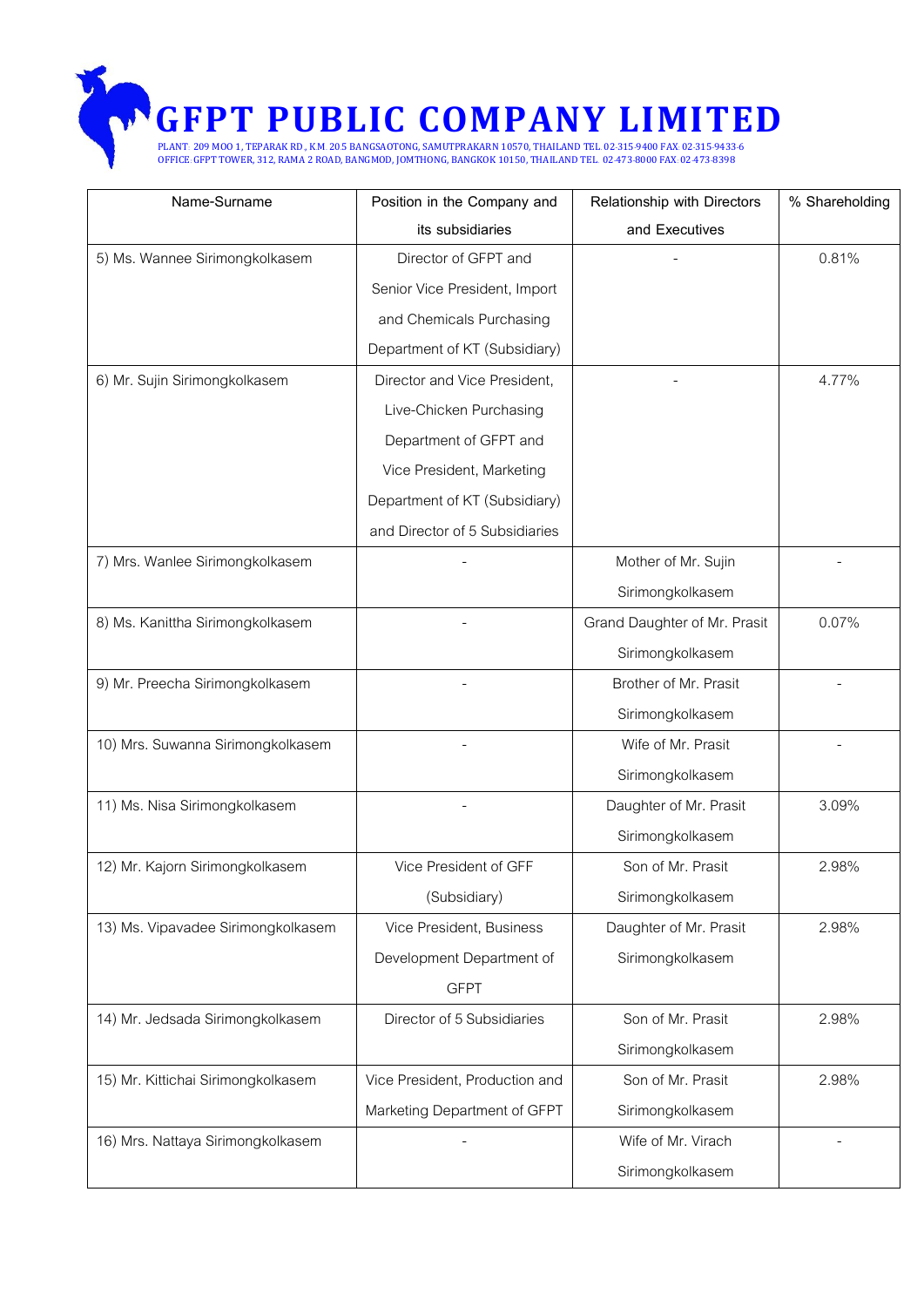# **CFPT PUBLIC COMPANY LIMITED**<br>PLANT: 209 MOO 1, TEPARAK RD., K.M. 20.5 BANGSAOTONG, SAMUTPRAKARN 10570, THAILAND TEL. 02-315-9400 FAX: 02-315-9433-6

OFFICE: GFPT TOWER, 312, RAMA 2 ROAD, BANGMOD, JOMTHONG, BANGKOK 10150, THAILAND TEL. 02-473-8000 FAX: 02-473-8398

| Name-Surname                        | Position in the Company and    | Relationship with Directors | % Shareholding |
|-------------------------------------|--------------------------------|-----------------------------|----------------|
|                                     | its subsidiaries               | and Executives              |                |
| 17) Ms. Wiwanya Sirimongkolkasem    | Vice President, Purchasing     | Daughter of Mr. Virach      | 2.87%          |
|                                     | Department of KT (Subsidiary)  | Sirimongkolkasem            |                |
|                                     | and Director of 4 Subsidiaries |                             |                |
| 18) Ms. Papinya Sirimongkolkasem    | Vice President, Feed mill      | Daughter of Mr. Virach      | 2.82%          |
|                                     | Department of KT (Subsidiary)  | Sirimongkolkasem            |                |
|                                     | and Director of 1 Subsidiary   |                             |                |
| 19) Ms. Warisara Sirimongkolkasem   |                                | Daughter of Mr. Virach      | 2.90%          |
|                                     |                                | Sirimongkolkasem            |                |
| 20) Mr. Wongsakorn Sirimongkolkasem | General Manager of KT          | Son of Mr. Virach           | 4.79%          |
|                                     | (Subsidiary)                   | Sirimongkolkasem            |                |
| 21) Mr. Pongsathorn Ingpochai       |                                | Son of Mrs. Somsiri         | 0.41%          |
|                                     |                                | Ingpochai                   |                |
| 22) Mr. Win Parksook                |                                | Son of Mrs. Pranee Parksook | 0.41%          |
| 23) Mr. Woraphat Parksook           | General Manager of KT          | Son of Mrs. Pranee Parksook | 0.41%          |
|                                     | (Subsidiary)                   |                             |                |
| 24) Mr. Pissanu Sirimongkolkasem    |                                | Brother of Mr. Sujin        | 4.68%          |
|                                     |                                | Sirimongkolkasem            |                |

Note \* Shareholding as at 30 December 2020, the latest shareholders registered book closing date.

#### **(3) General Explanation regarding Nature of the Connected Transaction**

Details of the connected transaction regarding the receipt of financial assistance are as follows;

| Type of the Transaction | : Connected Transaction Re: the Receipt of Financial Assistance                           |
|-------------------------|-------------------------------------------------------------------------------------------|
| Credit facility         | : Long-term loan in amount of not more than THB 700 million (no collateral)               |
|                         | GFPT Public Company Limited in amount of THB 500 million; and<br>$\overline{\phantom{a}}$ |
|                         | M.K.S. Farm Co., Ltd. in amount of THB 200 million<br>$\overline{\phantom{a}}$            |
| Interest Rate           | $\therefore$ 3.25% per annum                                                              |
| Maturity                | : Not more than 7 years starting from 1 February 2021 to 1 February 2028                  |
| Interest Payment        | : Monthly                                                                                 |
| Nature of Contract      | : The Company will enter into a promissory note and specify 1 February                    |
|                         | 2028 as the due date for principal repayment (bullet repayment).                          |
| <b>Other Conditions</b> | : The Company can repay the principal before maturity.                                    |
| <b>Objectives</b>       | : To be used for capital expenditure and working capital of the Company                   |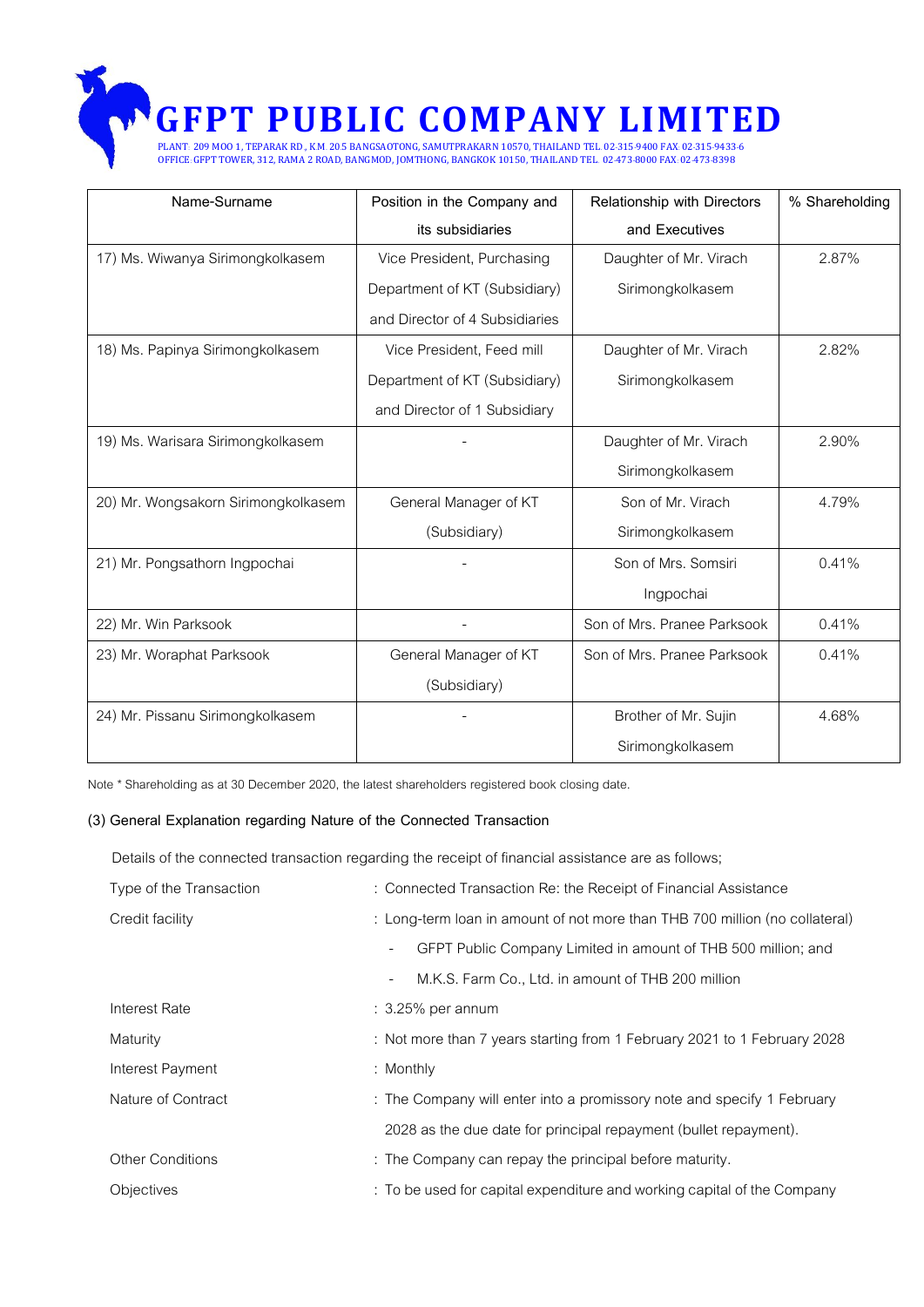### **GFPT PUBLIC COMPANY LIMITED** PLANT: 209 MOO 1, TEPARAK RD., K.M. 20.5 BANGSAOTONG, SAMUTPRAKARN 10570, THAILAND TEL. 02-315-9400 FAX: 02-315-9433-6 OFFICE: GFPT TOWER, 312, RAMA 2 ROAD, BANGMOD, JOMTHONG, BANGKOK 10150, THAILAND TEL. 02-473-8000 FAX: 02-473-8398

#### **(4) Total Value, Size of the Transaction, and Criteria to Value the Transaction**

| 4.1) Total Value of Transaction   | : Not more than THB $159,250,000.00$ ; the calculation is as follows:    |
|-----------------------------------|--------------------------------------------------------------------------|
| <b>Total Value of Transaction</b> | $=$ maximum borrowing amount x maximum interest rate                     |
|                                   | x maximum maturity                                                       |
|                                   | = THB 700,000,000.00 x 3.25% x 7 years                                   |
|                                   | $=$ THB 159,250,000.00                                                   |
| 4.2) Size of Transaction          | : Size of the transaction equal to 1.1722% of the net tangible assets by |
|                                   | calculating from the audited consolidated financial statement of the     |
|                                   | Company and its subsidiaries as at 30 September 2020                     |
| Size of Transaction               | $=$ Value of Transaction / Net Tangible Assets                           |
|                                   | $=$ THB 159,250,000.00 / THB 13,585,558,229.20                           |
|                                   | $= 1.1722\%$                                                             |

#### **(5) The Characteristics and scope of the interest of the connected persons to enter to the connected transaction** This transaction is considered as the connected transaction regarding the receipt of financial assistance pursuant to the Notification of the Capital Market Supervisory Board No. Tor Jor. 21/2551 Re: Rules on Connected Transactions and the Notification of the Board of Governors of the Stock Exchange of Thailand entitled Disclosure of Information and Other Acts of Listed Companies Concerning the Connected Transactions B.E. 2546 ("Connected Transaction Rules"), and its amendments.

In consideration of the size of the transaction under "Connected Transaction Rules", the size of transaction is larger than 0.03% but not more than 3% of net tangible assets of the Company according to the audited consolidated financial statement of the Company and its subsidiaries as at 30 September 2020 which considered as a medium transaction so that the Company is required to get approval from the Board of Directors' meeting and disclose information to the Stock Exchange of Thailand.

#### **(6) Conditions that affects the shareholders**

-None-

#### **(7) Attendance and voting of the connected persons**

For the agenda to consider the receipt of the financial assistance from the connected persons, 1) Mr. Prasit Sirimongkolkasem 2) Mr. Virach Sirimongkolkasem 3) Dr. Anan Sirimongkolkasem 4) Mrs. Somsiri Ingpochai 5) Ms. Wannee Sirimongkolkasem and 6) Mr. Sujin Sirimongkolkasem, were connected persons who had conflict of interest on this transaction did not attend the meeting and had no right to vote for this agenda.